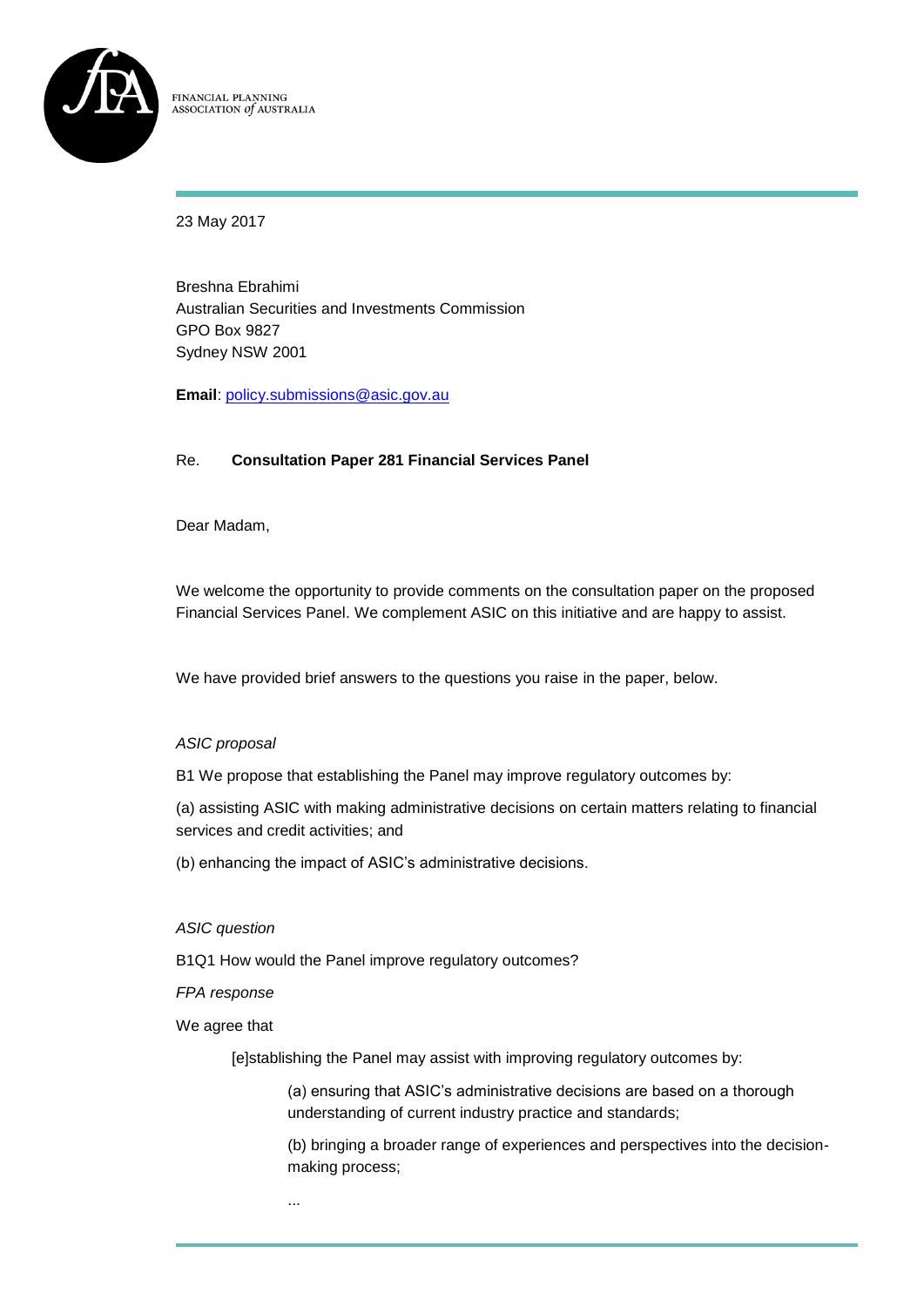A thorough understanding of current industry practice and standards is conducive to ASIC's administrative decisions being more predictable. This will reduce the risk of administrative action being taken in circumstances where the subject of the action didn't reasonably expect they would face administrative action.

### *ASIC question*

B1Q2 How do you see the Panel, as a peer review mechanism, enhancing the impact of ASIC's administrative decisions?

### *FPA response*

We agree that establishing the Panel may enhance the impact of ASIC's administrative decisions by:

…

(c) increasing awareness of the decisions being made by ASIC and the standards they set; and

(d) potentially increasing the significance of decisions—both for the individual who is subject to the potential banning, and for other market participants—when these decisions are made with peer involvement.

# *ASIC proposal*

C1 We propose that when a matter is referred to the Panel, the Panel would be responsible for determining whether ASIC will make a banning order against an individual for misconduct in the course of providing financial services (as defined in s766A of the Corporations Act) and/or engaging in credit activities (as defined in s6 of the National Credit Act). Specifically, the Panel would consider banning orders for misconduct by financial services participants (excluding corporate AFS licensees) and participants in the credit industry.

### *ASIC question*

C1Q1 What are your views on the Panel initially only being referred matters to consider that relate to the making of banning orders?

### *FPA response*

We appreciate that limiting the scope of panel activities initially, allows more time and resources to be devoted to assessing the effectiveness of the new system, than if a broader range of activities were undertaken by panels from day 1. Further, given the consequences of banning, the case for review is probably stronger than for some other matters.

However, there is precedent for similar review arrangements being undertaken by professional associations. We would argue that because panel review has a proven track record, there is a low risk of unintended consequences if the composition of each panel is appropriate (see our response below).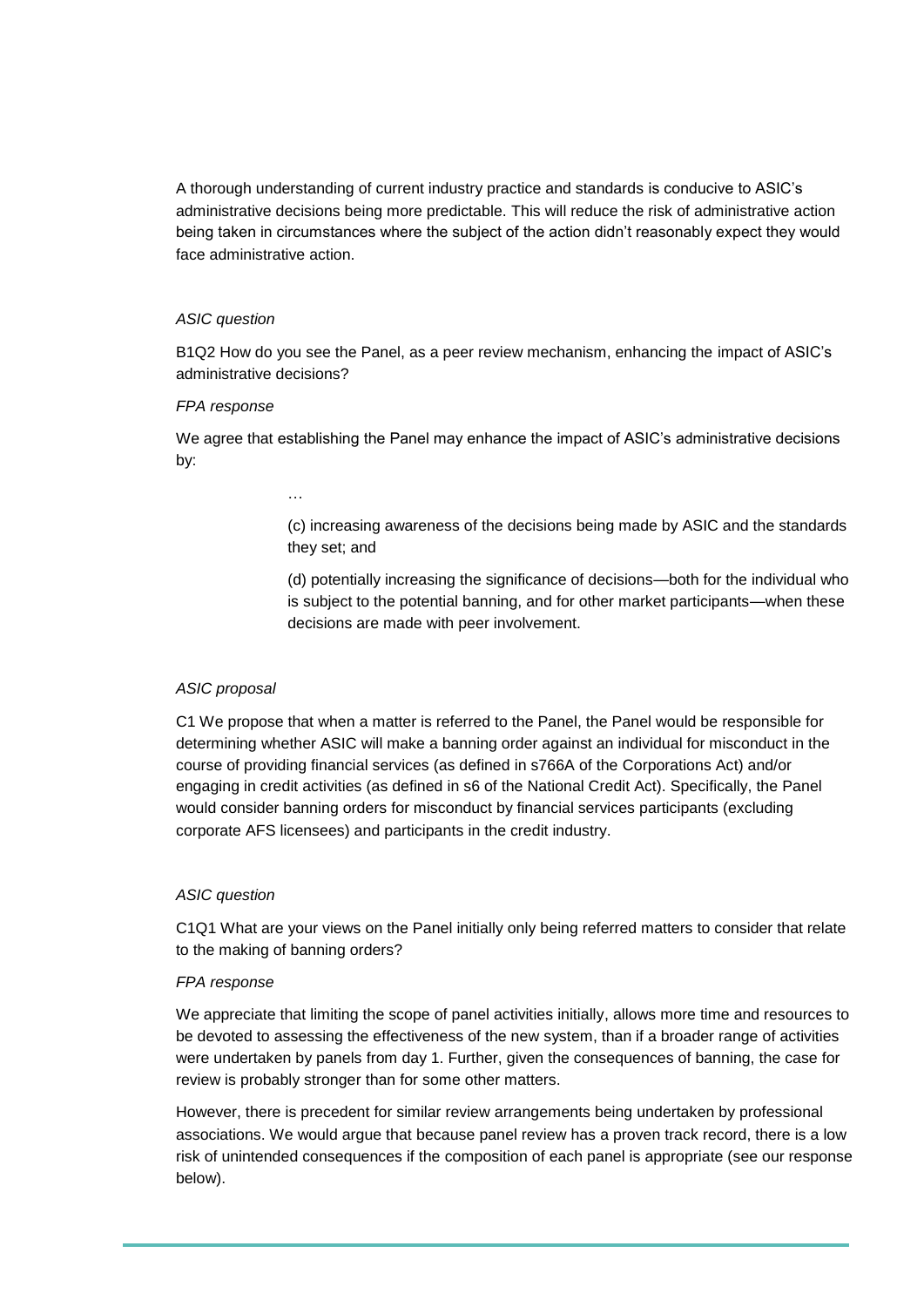Given the practical benefits, we would prefer that a broad range of matters are referred to panel from day 1.

### *ASIC question*

C1Q2 What other areas of regulatory priority should be included in the scope of the matters to be considered by the Panel (in addition to individual misconduct in the financial services and credit industries) either now or in the future?

### *FPA response*

In our view, the Panel's role should be expanded to monitor compliance of AFSLs and individuals with a view to prevention (as opposed to being engaged in punitive considerations only). That could include monitoring compliance with RG 175 for example to ensure that:

- Approved Product Lists are sufficiently broad
- General Advice warnings are being given appropriately
- client 'fact find' processes are adequate; and
- proper and timely disclosure is being given in Statements of Advice and Financial Services Guides as to whether a serious conflict of interest exists.

Such monitoring could be conducted by way of random or targeted audit as an effective way of identifying any compliance concerns before they result in consumer losses or complaints and require punitive action.

# *ASIC proposal*

C2 In deciding whether to refer a matter to the Panel, we would consider whether it is appropriate for peer review because of its significance, complexity or novelty. Whether a matter is appropriate will depend on the facts of each matter. In addition, we would take into account:

(a) the objects of Ch 7 of the Corporations Act, that is to promote:

(i) confident and informed decision making by consumers of financial products and services while facilitating efficiency, flexibility and innovation in the provision of those products and services; and (ii) fairness, honesty and professionalism by those who provide financial services; and Note: See s760A(a) and (b) of the Corporations Act. We also take into account the objects of the ASIC Act as contained in s1(2).

(b) the objects of the National Credit Act, that is to better inform consumers and prevent them from being in unsuitable credit contracts. Note: See s111 in Div 1 of Ch 3 of the National Credit Act.

### *ASIC question*

C2Q1 Is 'complexity, significance or novelty' an appropriate measure for the types of matters to be considered by the Panel?

### *FPA response*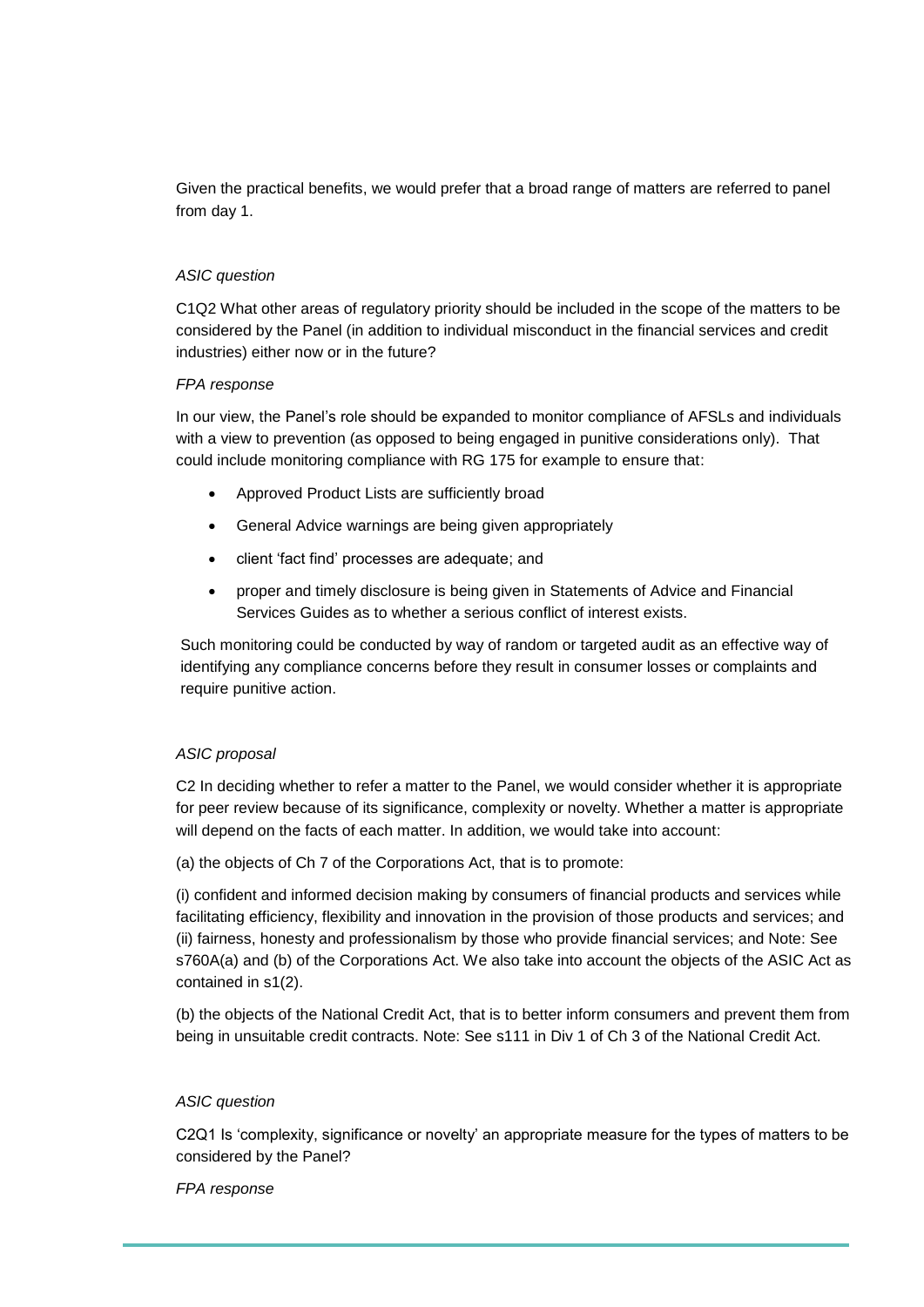We agree in principle that 'complexity, significance or novelty' is an appropriate measure for the types of matters to be considered by the Panel. This is because, deciding on matters within these parameters is likely to benefit from explanation and elaboration by people who participate in the industry or are deeply engaged with its consumers.

For example, reviewers deciding matters that are complex, significant or novel are more likely to warrant guidance from industry, in determining whether the individual under review acted in a manner widely accepted in Australia by peer professional opinion as competent professional practice (being the statutory standard of care under s.50 of the Civil Liability Act 2002). Industry participants on the panel will have deeper insight into this question by reference to their own industry experience and practices.

By contrast, matters that fall outside these parameters are more likely to be already understood or be able to be discovered without external guidance in the decision-making process.

### *ASIC question*

C2Q2 What are your views on how ASIC should distinguish between 'complex' and 'simple' matters and which do you see as more appropriate to be considered by the Panel?

### *FPA response*

Factors that are more likely to indicate a matter is complex include:

- there are multiple issues
- there is a high degree of interaction between issues
- the original determination of the matter is based to a not insignificant extent on perceived industry practice and standards
- there are multiple consumers or other individuals who may be adversely impacted by the conduct under review, and the potential damages are significant

Although there is a greater risk that peer review panels will make inconsistent decisions where the matters are more complex, there is a countervailing benefit because of the presence of enhanced knowledge and experience. The risks could be managed by ensuring that the ASIC representative on each panel is a lawyer with appropriate expertise and experience in administrative decisionmaking (as discussed below).

### *ASIC question*

C2Q3 What alternative or additional criteria should be used to assist in determining which matters would be referred to the Panel?

### *FPA response*

We are not proposing any alternative or additional criteria.

#### *ASIC proposal*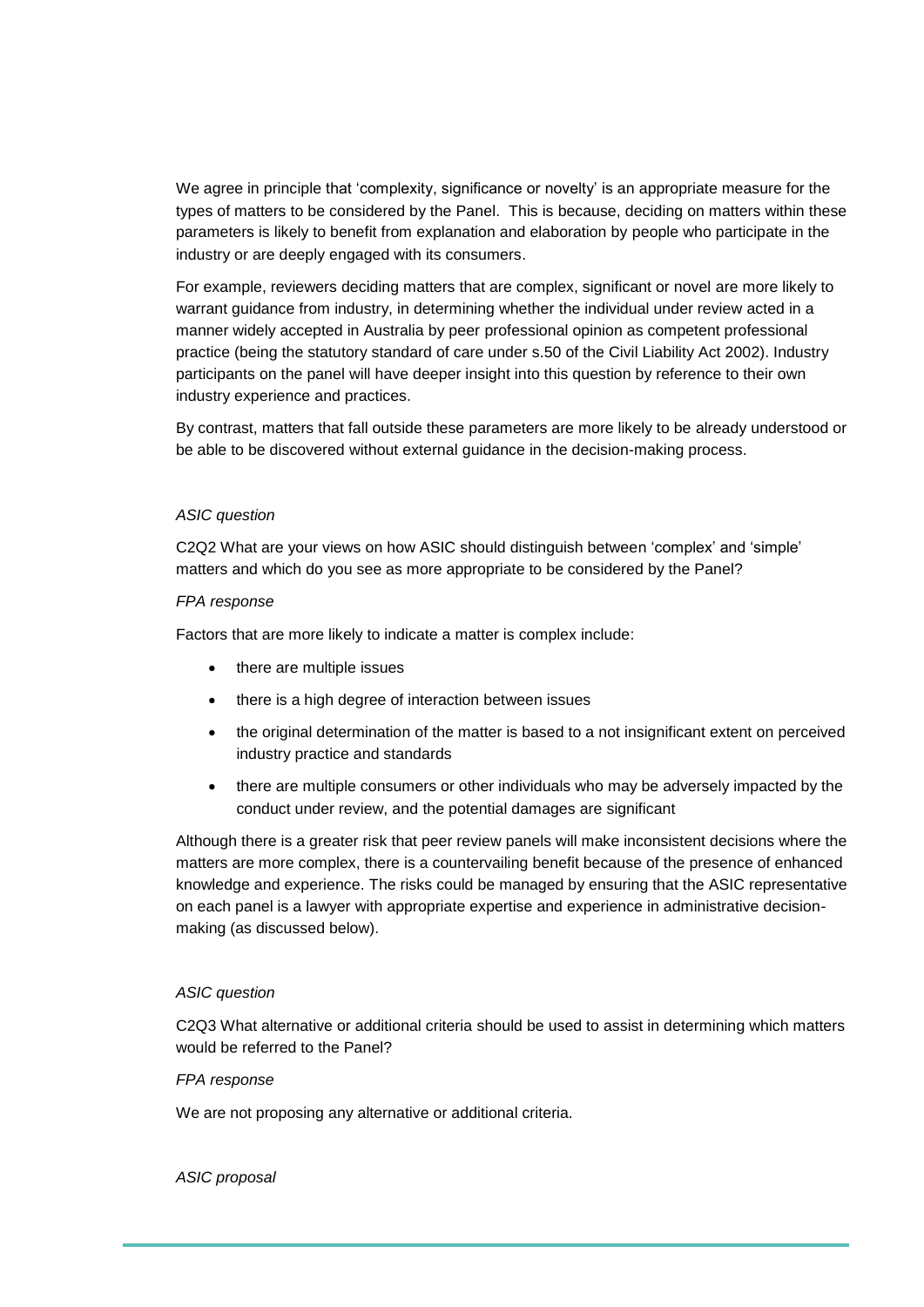C3 We propose that only matters that are contested by the notice recipient (Recipient) would be referred to the Panel.

### *ASIC question*

C3Q1 Should uncontested matters also be referred to the Panel?

### *FPA response*

We recommend that, in exceptional cases, uncontested matters should also be referred to the Panel. To be exceptional, the matter must be unusually complex, significant or novel.

In relation to an uncontested matter, an alternative to referring the matter to the Panel would be for the Panel to provide advice to ASIC on questions of principle and other issues that are not discreet to the particular individual's factual case.

### *ASIC proposal*

C4 We may consider expanding the Panel's powers and/or the scope of the matters to be referred to the Panel in the future. Some examples of powers that we may delegate to the Panel in the future include the power to:

- (a) issue infringement notices;
- (b) refuse an AFS licence or credit licence application;
- (c) impose conditions on an AFS licence or credit licence; and/or
- (d) cancel or suspend an AFS licence or credit licence.

### *ASIC question*

C4Q1 What other administrative powers should we delegate to the Panel (in addition to the power to make banning orders) now or in the future?

#### *FPA response*

All the administrative powers mentioned in C4 should be delegated to the Panel (and ideally now) because the arguments for peer review apply for all these powers.

### *ASIC proposal*

D1 We propose that one of the three options set out in Table 1 would form the basis for selecting members of the Panel.

#### *ASIC question*

D1Q1 Of the options for the Panel's composition that we have set out in Table 1, which is the most suitable for the Panel's purpose?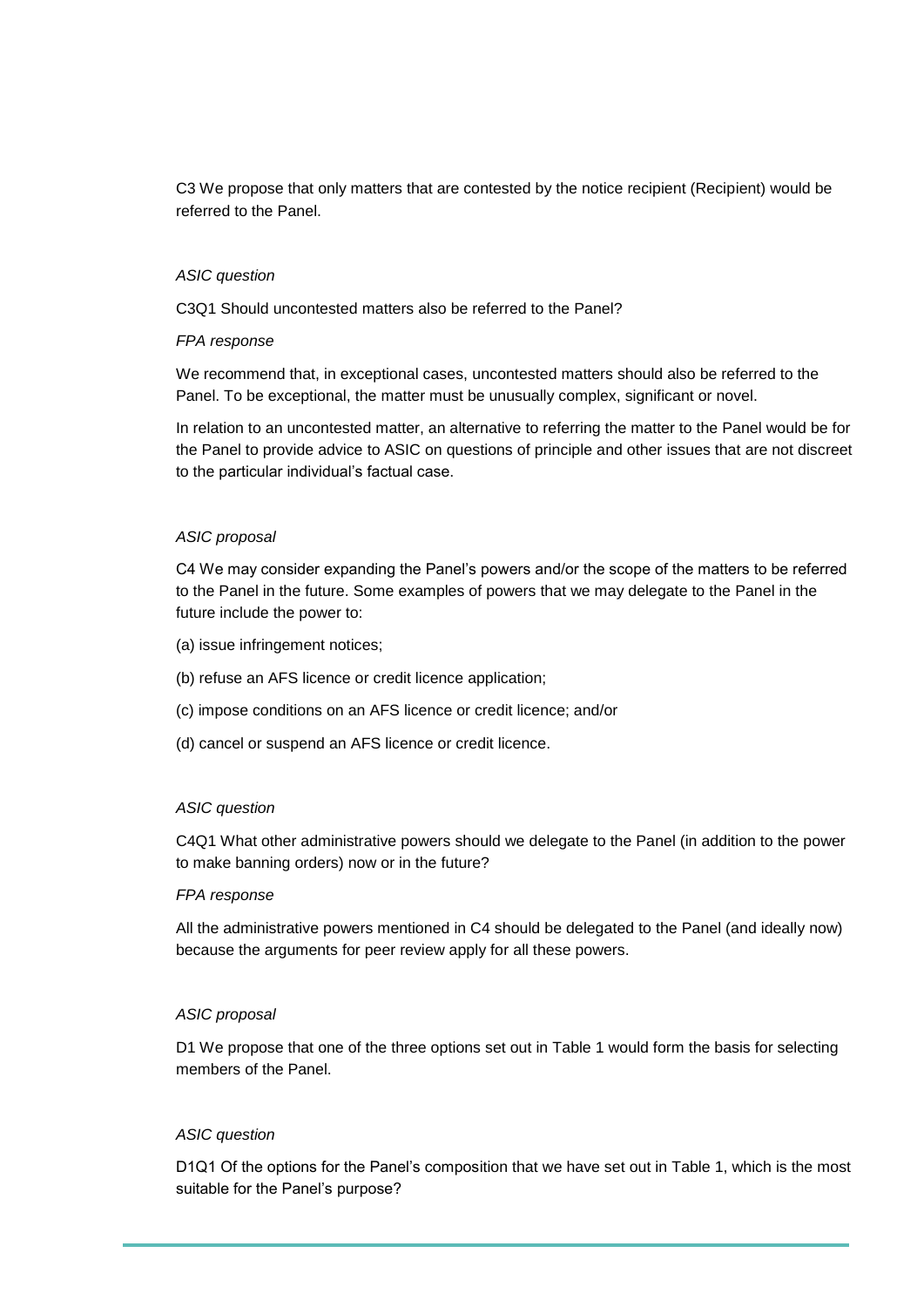### *FPA response*

We recommend option 2 because:

- it ensures (in contrast to option 3) that the Panel is weighted with members with specifically relevant knowledge and experience
- it reduces the risk (compared to option 1) that decisions are biased (whether towards protecting or undermining a peer) due to industry participation

### *ASIC question*

D1Q2 Are there other options for the Panel's composition that we should consider? Please explain.

### *FPA response*

Although we believe that option 2 strikes a good balance between competing concerns, we believe that, in selecting a panel for a given case all, or at least both non-ASIC, panellists have specific knowledge of the industry practice and standards relevant to that case. This would promote improved deliberation, especially where a decision turns on industry practice, and at the same time would not give too much relative weight to industry.

In addition, the non-industry participant should have experience in consumer advocacy within the financial services industry.

Further, we recommend that the ASIC representative on each panel is a lawyer and that reasons for each decision are recorded and made publicly available. This will help enhance the quality and consistency of decisions. Consideration should be given as to whether or not a determination should be published in a de-identified manner.

In addition, ASIC should identify whether any proposed panel member (particularly the industry participant) ought to be excluded, or if already appointed, recused, from determining a particular referral where they have an interest in the matter under referral including a significant competitive interest (for example where the proposed panel member is an authorised representative of the same AFSL (or related body corporate to the AFSL) of the individual under review).